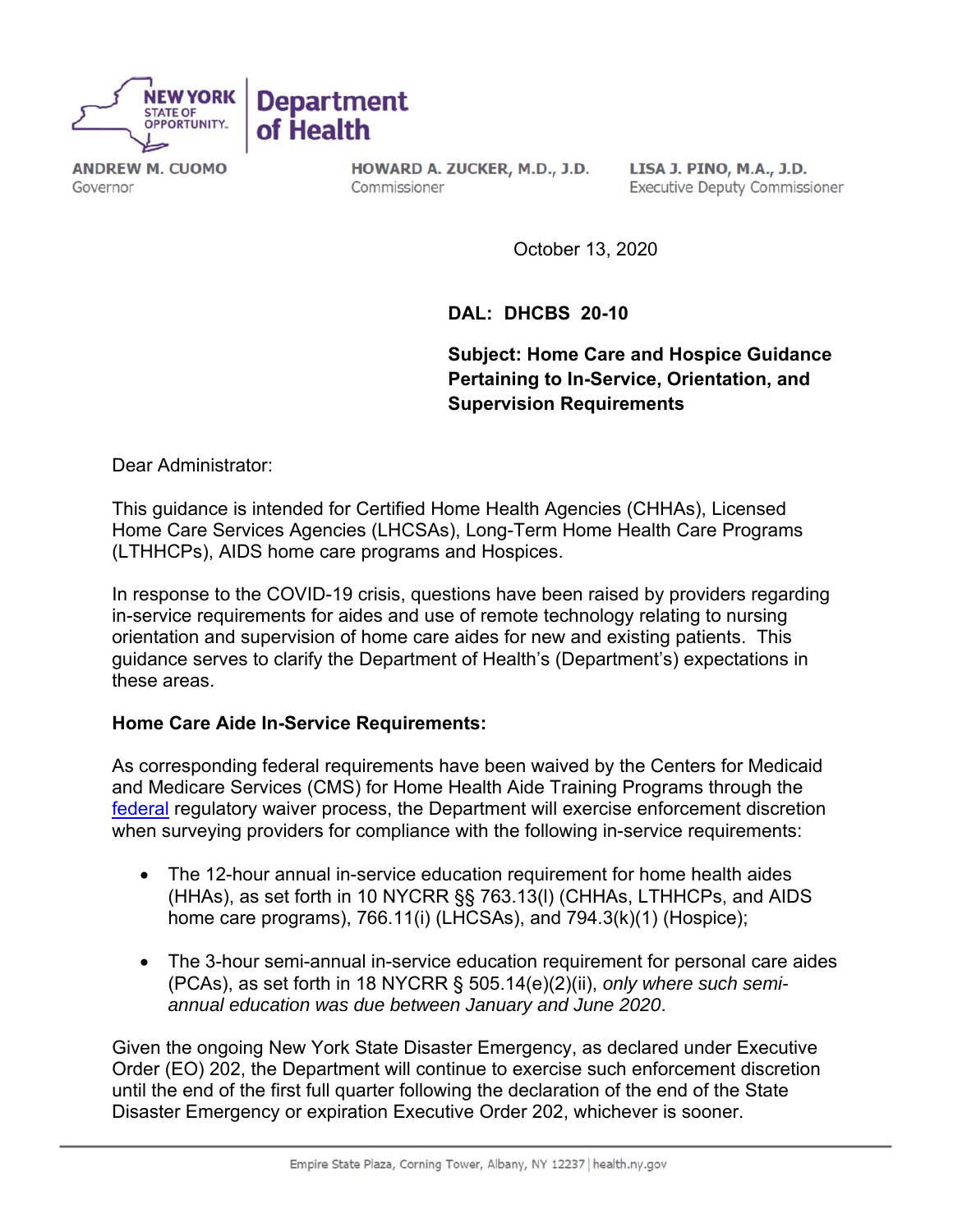Notwithstanding the foregoing, the Department nevertheless urges the completion of both annual and semi-annual in-services for HHAs and PCAs as soon as practicable.

In-services can be conducted remotely or through other off-site methods. Online inservices may be used as a means of in-service completion provided it is under the supervision of an RN, includes an opportunity for questions and answers, and there is an evaluation that validates that learning took place. The online in-service training must also be pertinent to the aide's job responsibilities. The agency should document remote in-service training in the agency's personnel files and this documentation must be made available upon request for surveillance purposes.

## **Orientation and Supervision:**

EO 202.5, issued on March 18, 2020 and extended by subsequent orders (most recently through October 4, 2020 by EO 202.60) permits CHHAs, LHCSAs, LTHHCPs, AIDS home care programs, and Hospices serving individuals affected by the disaster emergency to conduct in-home supervision of HHAs and PCAs as soon as practicable after the initial service visit, or to permit in-person and in-home supervision to be conducted through indirect means, including by telephone or video communication.

Similarly, CMS has waived the requirements at 42 CFR § 418.76(h)(2) for Hospice and 42 CFR § 484.80(h)(1)(iii) for Home Health Agencies, which require a registered nurse, or in the case of a Home Health Agency, a registered nurse or other appropriate skilled professional (physical therapist, occupational therapist, speech language pathologist), to make an annual onsite supervisory visit (direct observation) for each aide that provides services on behalf of the agency. All postponed onsite assessments must be completed by these professionals no later than 60 days after the expiration of the public health emergency. The CMS waiver was made retroactive to March 1, 2020.

## **Use of Technology:**

All CHHA, LTHHCP, AIDS home care and LCHSA home care cases may be opened using remote technology per EO 202.1 issued on March 12, 2020 and as extended by subsequent orders (most recently through October 4, 2020 by EO 202.60). Specifically, the EO temporarily modifies Public Health Law § 2999-cc to allow additional telehealth provider categories and modalities, permit other types of practitioners to deliver services within their scope of practice, and authorize the use of certain technologies for the delivery of health care services to established patients.

Agency administrators are advised to closely monitor the Health Commerce System and the Department's website for additional guidance. The Department commends each of you for your continued efforts to provide quality services in your communities and appreciates your diligence in assuring the health and safety of home care workers and consumers.